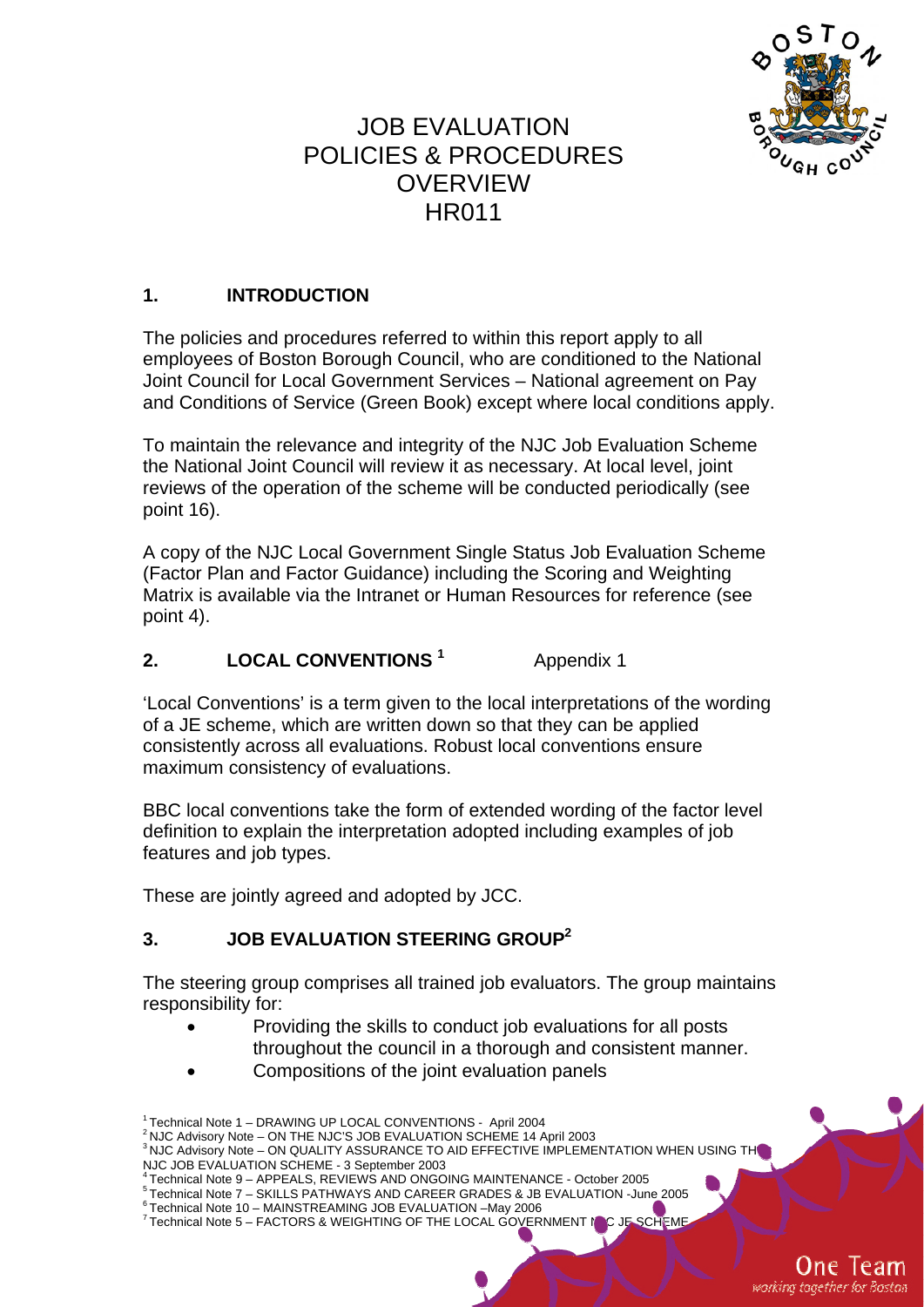- Training of union and management representatives involved in the process of evaluation.
- Providing progress reports and communication of the process.
- Producing project plans and project management processes
- Arrangements for monitoring the work of the evaluation panels.

All panel members are fully trained in the use of the scheme, in the avoidance of bias and in the importance, significance and legal requirements of Equality.

### **4. FACTORS & WEIGHTING OF THE SCHEME7**

The 13 factors (jointly worked on by the NJC Technical working group) are representative of 4 standard groups of factors:

- Knowledge and Skills
- **Responsibilities**
- Effort
- Environmental Demands

The factors allow for the measurement of all significant features of all local government jobs to be covered by the scheme.

The weighting and scoring principles, also agreed by the Technical working group) are as set out on the table at appendix 2.

### **5. JOB EVALUATION** Appendix 3

All evaluations are to be performed in line with Job Evaluation Procedure. Evaluation panels will ideally comprise 4 members (2 management and 2 union representatives) but a minimum of 3 members (consisting of a minimum of 1 union and 1 management representative) drawn from the Job Evaluation Steering Group. Each representative on the panel will have received training in and be knowledgeable of the JE scheme.

### **6. SORE-THUMBING<sup>3</sup>**

Following the initial evaluation of a JDQ, each is then subjected to 'Sorethumbing' – a term often used for the consistency checks which need to be carried out for all job evaluation exercises to quality assure the exercise and to identify any factor assessments or jobs which appear 'out of place'. This does not mean that any issues identified through 'sore-thumbing' or moderation are necessarily wrongly evaluated, but that further investigation is required to see why they have been evaluated in the way they have.

<sup>1</sup> Technical Note 1 – DRAWING UP LOCAL CONVENTIONS - April 2004

<sup>2</sup> NJC Advisory Note – ON THE NJC'S JOB EVALUATION SCHEME 14 April 2003

<sup>3</sup> NJC Advisory Note – ON QUALITY ASSURANCE TO AID EFFECTIVE IMPLEMENTATION WHEN USING THE NJC JOB EVALUATION SCHEME - 3 September 2003<br><sup>4</sup> Technical Note 9 - APPEALS, REVIEWS AND ONGOING MAINTENANCE - October 2005

<sup>1</sup> Technical Note 7 – SKILLS PATHWAYS AND CAREER GRADES & JB EVALUATION - June 2005

<sup>6</sup> Technical Note 10 – MAINSTREAMING JOB EVALUATION –May 2006

<sup>7</sup> Technical Note 5 – FACTORS & WEIGHTING OF THE LOCAL GOVERNMENT NJC JE SCHEME – April 2005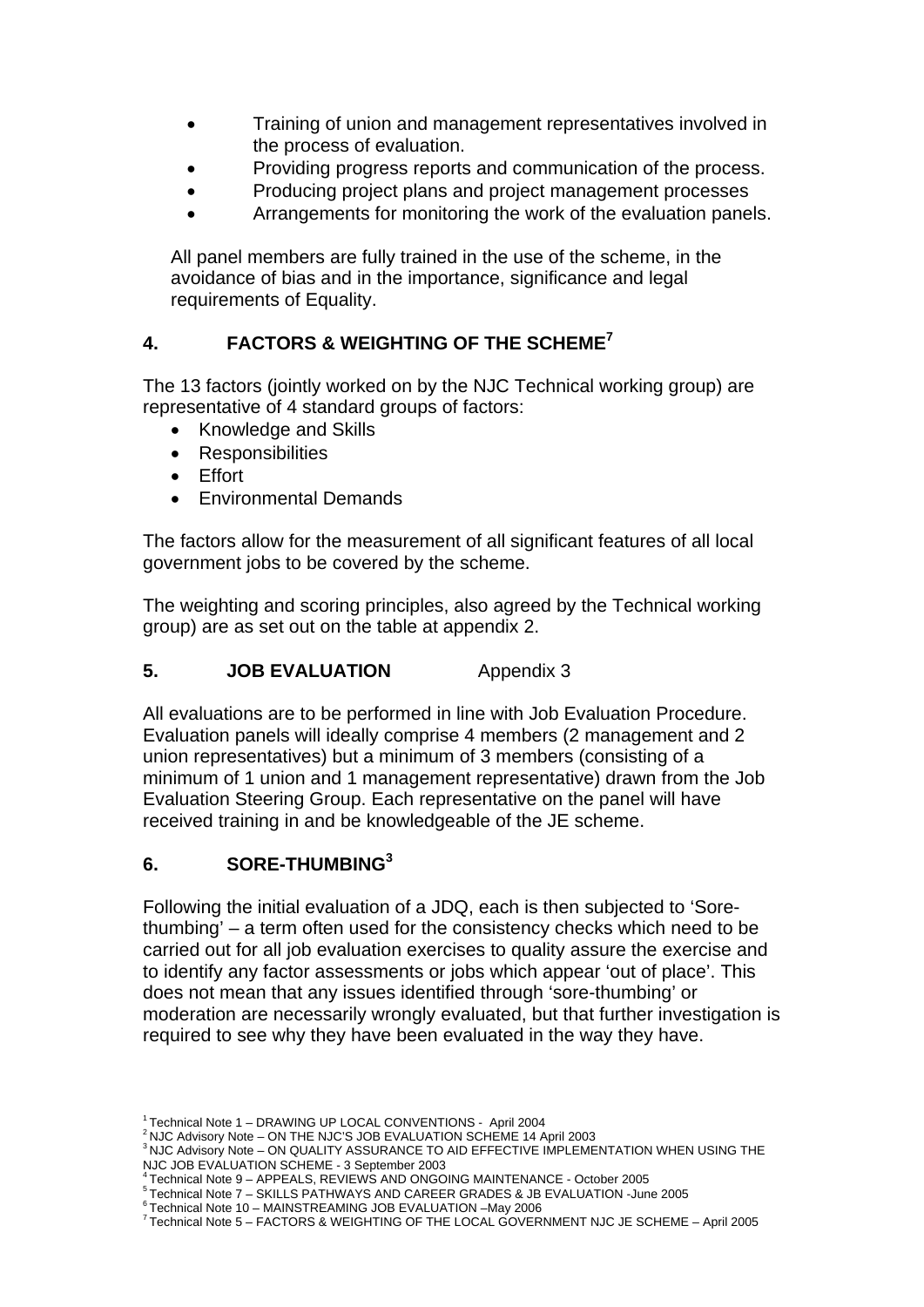### **7.** NEWLY CREATED POSTS Appendix 3 (point 4.1)

Where a new post or job group is created the evaluation will be carried out once the appointed jobholder has been in post six months. In order to grade posts for recruitment purposes Line Managers will meet with HR to conduct a mini-evaluation based on discussions surrounding the JD and PS.

### 8. RE-GRADING & RE-EVALUATION<sup>4</sup>

Appendix 3 (point 8) & 4

An employee may seek to have the grading of their job reviewed where it is claimed there has been a substantial and permanent change to the job content. This may be by gradual addition of new features over a period or as a result of restructuring.

A claim must be submitted in writing to the HR Officer setting out the grounds for request. A meeting will be arranged between a HR Officer, the Line Manager and the Jobholder, where the employee will be advised if their request meets the criteria as set out in appendix 3, point 8 and the timetable for re-evaluation (please refer to Anticipated timescales as set out in Appendix 9)

#### **9. ROLLING REVIEW4** Appendix 3 (point 9)

Whereas those whose jobs increase in overall demand are likely to request a re-evaluation, this is not universally the case; and those whose jobs decrease in terms of demand or vary over time, are unlikely to request any sort of review. So, in order to avoid grading anomalies, whether gender-based or not, developing over time, it is recommended by the Equal Opportunities Commission that regular reviews of evaluations are carried out. BBC has decided to systematically conduct the review on a department by department basis re-assessing all jobs at least once in a five year period.

### **10. PAY STRUCTURE** Appendix 5

Cabinet & Full Council agreed the pay structure on 24<sup>th</sup> September 2003 and this became effective from 1<sup>st</sup> October 2003. Each Grade with exception of Grades 1 & 9, comprise of 8 spinal column points, overlapping the upper and lower band by 2 spinal column points.

The pay structure will be reviewed to ensure that it complies with Equality Legislation on a regular basis.

### **11. PROTECTION OF SALARY (as per Redundancy Policy Appendix 6 – pages 4&5)**

<sup>1</sup> Technical Note 1 – DRAWING UP LOCAL CONVENTIONS - April 2004

<sup>2</sup> NJC Advisory Note – ON THE NJC'S JOB EVALUATION SCHEME 14 April 2003

<sup>3</sup> NJC Advisory Note – ON QUALITY ASSURANCE TO AID EFFECTIVE IMPLEMENTATION WHEN USING THE NJC JOB EVALUATION SCHEME - 3 September 2003<br><sup>4</sup> Technical Note 9 - APPEALS, REVIEWS AND ONGOING MAINTENANCE - October 2005

<sup>1</sup> Technical Note 7 – SKILLS PATHWAYS AND CAREER GRADES & JB EVALUATION - June 2005

<sup>&</sup>lt;sup>6</sup> Technical Note 10 – MAINSTREAMING JOB EVALUATION –May 2006

<sup>7</sup> Technical Note 5 – FACTORS & WEIGHTING OF THE LOCAL GOVERNMENT NJC JE SCHEME – April 2005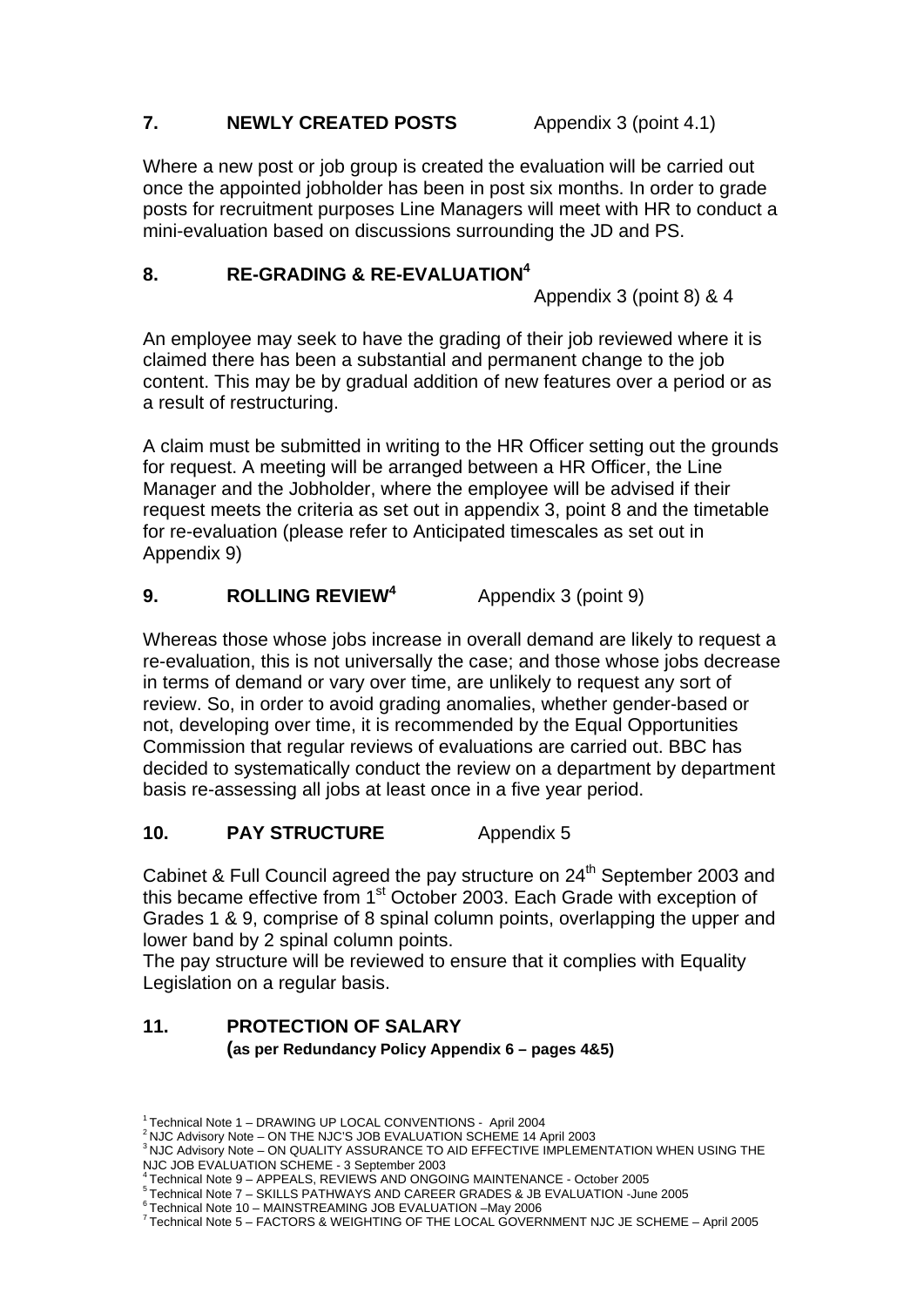The authority undertakes to protect the pay of employees where, through no fault of the individual, their post is downgraded. For these purposes "pay" is taken to include salary/wages, overtime, tool allowances, bonuses etc which are contractual; but excludes discretionary and non-contractual payments or allowances e.g. travel, first aid etc.

## **12. EFFECT ON PAY**

When an evaluation results in a downgrading for the post holder the effective date will be communicated in writing. Notice will be given on a sliding scale basis. Where there is 1 grade difference, 1 months notice from the date of the letter will be provided. Where there are 2 grade differences, 2 months notice and so on. Details of pay protection and the effect on the post holders pay will also be included. All downgradings will be to the top spinal column point of the relevant grade. Should a post holder decide to appeal the grading of the post, any downgrading will continue to be applied at the notified date. If the appeal is successful, any adjustments to the pay will be rectified accordingly at the next pay date.

When an evaluation results in a grade increase, this will be effective from the date the duties/ job role were commenced. This date must be agreed by the Line Manager. Any arrears in pay due will be paid over in the next pay run whenever possible (bearing in mind deadlines set for the processing of the payroll). Grade increases will be made to the bottom of the grade unless the post holder's current pay on a lower grade falls within the overlap between the two grades. In which case, pay will remain the same but the post holder will have opportunity for incremental progression.

#### **13. APPEALS4 HR012** Appendix 7 & 8

An employee or group of employees who are dissatisfied with the grading of their post should register an appeal in writing to the HR Manager within three weeks of receiving notification of their post's evaluation points score and grade.

The application for appeal should set out the reasons for the request and this must meet one or more of the following criteria:

- The Job Evaluation Scheme has been wrongly applied e.g. factor levels have been wrongly allocated; the evaluation panel did not follow guidance etc.
- The JDQ did not provide complete information about the job.
- It is believed that an equivalent job is more highly graded and paid.

### **14. SKILL PATHWAYS AND CAREER GRADES5**

<sup>1</sup> Technical Note 1 – DRAWING UP LOCAL CONVENTIONS - April 2004

<sup>2</sup> NJC Advisory Note – ON THE NJC'S JOB EVALUATION SCHEME 14 April 2003

<sup>3</sup> NJC Advisory Note – ON QUALITY ASSURANCE TO AID EFFECTIVE IMPLEMENTATION WHEN USING THE NJC JOB EVALUATION SCHEME - 3 September 2003<br><sup>4</sup> Technical Note 9 - APPEALS, REVIEWS AND ONGOING MAINTENANCE - October 2005

<sup>1</sup> Technical Note 3 – APPEALS, REVIEWS AND CAREER GRADES & JB EVALUATION - June 2005

<sup>6</sup> Technical Note 10 – MAINSTREAMING JOB EVALUATION –May 2006

<sup>7</sup> Technical Note 5 – FACTORS & WEIGHTING OF THE LOCAL GOVERNMENT NJC JE SCHEME – April 2005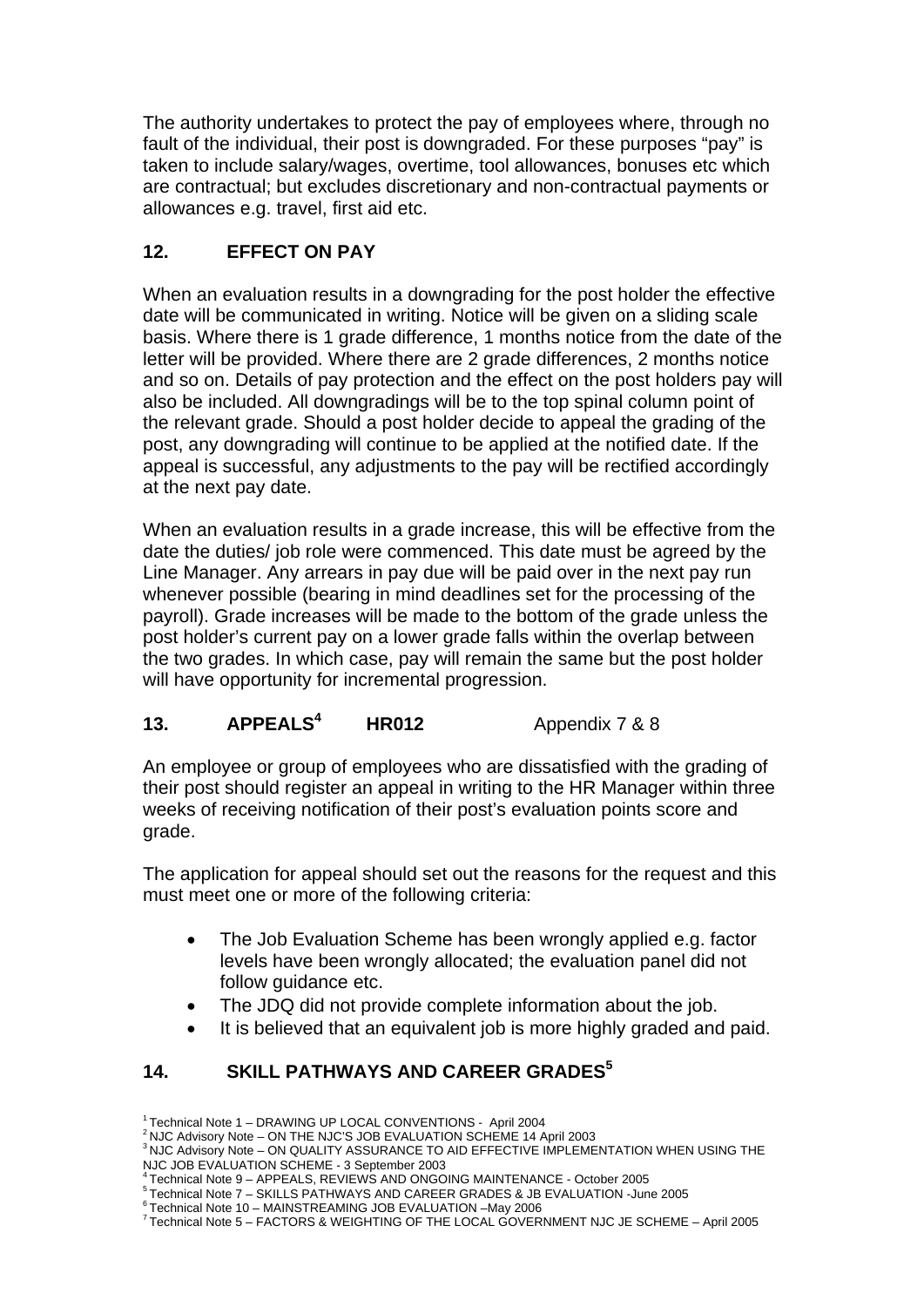Where particular job roles suffer difficulty in recruitment and retention for example in some specialist roles such as Building control and Planning, career grades can help. Career graded roles are those which can be viewed as a series of jobs with different levels of job demand and responsibilities, requiring different levels of knowledge and skill. It is expected that a number of jobs in the career grade would score different numbers of points under JE falling within different grades. Where career grades are established regular and close monitoring is applied. Progression through the career grade structure is clearly defined in terms of what the job holder needs to achieve to move up generally in terms of additional knowledge and commensurate additional responsibilities. Movement within the career grade is based on job requirements with the job holder performing the job for the grade they are being paid. Significant steps within the career grade will be identified in writing along with any training needed to progress. Access to training is available to all groups.

Career grades will be reviewed to ensure compliance with Equality Legislation on a regular basis.

### **15. ONGOING MAINTENANCE4**

In order to avoid any challenges to out-dated evaluations, the Equal Opportunities Commission recommends that organisations carry out ongoing monitoring and maintenance of their Job Evaluation systems. Monitoring of evaluation outcomes for new and changed jobs by gender, and of the submission and outcomes of appeals includes investigations of any gender related disparities.

In order to avoid grading anomalies, whether gender based or not, growing over time a systematic review of evaluations exercise will be carried out (refer to Rolling Review).

Furthermore, a joint review of the scheme will be conducted periodically (NJC advises every 5 years) to check it continues to fairly measure all significant job demands and reflects the values of Boston Borough Council. Any changes should be by joint agreement and acceptance through JCC, and tested for their impact by gender, ethnicity and other characteristics. A review of the scheme was jointly undertaken successfully in August 2007.

### **16. REVIEW OF THE SCHEME**

The National Joint Council is bound to review the relevance and integrity of the scheme as necessary. All JE procedures will be reviewed periodically in the light of any developments in the National Scheme, in employment

<sup>1</sup> Technical Note 1 – DRAWING UP LOCAL CONVENTIONS - April 2004

<sup>2</sup> NJC Advisory Note – ON THE NJC'S JOB EVALUATION SCHEME 14 April 2003

<sup>3</sup> NJC Advisory Note – ON QUALITY ASSURANCE TO AID EFFECTIVE IMPLEMENTATION WHEN USING THE NJC JOB EVALUATION SCHEME - 3 September 2003<br><sup>4</sup> Technical Note 9 - APPEALS, REVIEWS AND ONGOING MAINTENANCE - October 2005

<sup>1</sup> Technical Note 3 – APPEALS, REVIEWS AND CAREER GRADES & JB EVALUATION - June 2005

<sup>6</sup> Technical Note 10 – MAINSTREAMING JOB EVALUATION –May 2006

<sup>7</sup> Technical Note 5 – FACTORS & WEIGHTING OF THE LOCAL GOVERNMENT NJC JE SCHEME – April 2005